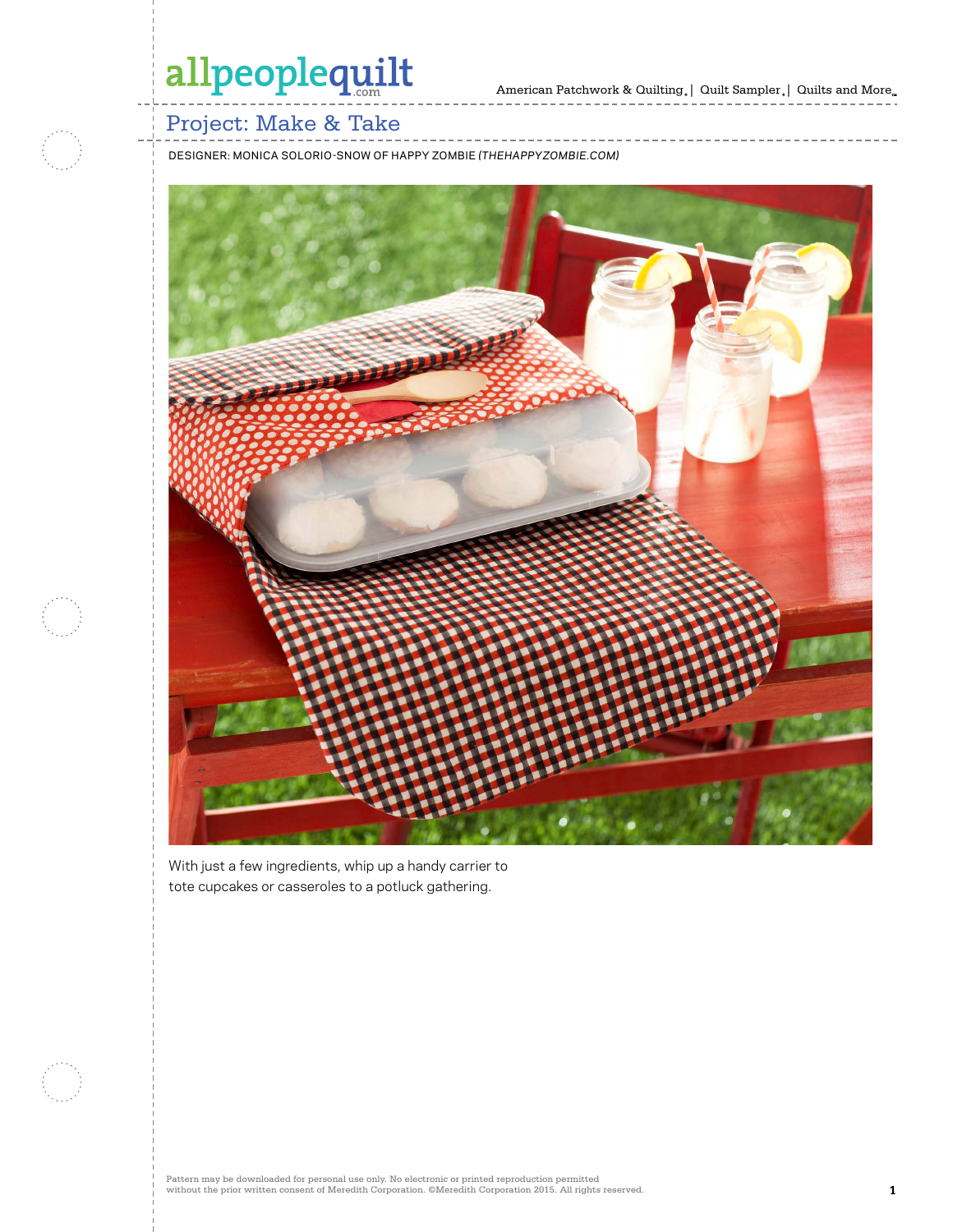### Project: Make & Take



#### **Materials**

- 1⁄4 yard black print (straps)
- **•** 1 yard red dot (pocket)
- **•** 1 yard black-and-red check (carrier)
- **•** 1 yard insulated batting, such as Insul-Bright (warmcompany.com)
- **•** Water-soluble marking pen

Finished carrier: Holds a 13×9×2" pan with lid

Quantities are for 44/45"-wide, 100% cotton fabrics. Measurements include  $\frac{1}{4}$ " seam allowances. Sew with right sides together unless otherwise stated.

### Cut Fabrics

Cut pieces in the following order.

The Corner Cutting Pattern is on *pages 5–7.* To make a template, trace pattern onto a large sheet of paper and cut out on drawn lines.

**From black print, cut:**

- 2-31⁄<sub>2</sub>×381⁄<sub>2</sub>" strips
- **From red dot, cut:**
- **•** 1—101⁄2×28" rectangle
- 2-101⁄2×20" rectangles
- **•** 1-101/2×14" rectangle
- **From black-and-red check, cut: •** 1—161⁄2×341⁄2" rectangle
- 2-161⁄<sub>2×171</sub>⁄<sub>2</sub>" rectangles **From batting, cut:**
- 1-161⁄2×341⁄2" rectangle
- **•** 1—101⁄2×20" rectangle

### Assemble Straps

Fold a black print 31⁄2×381⁄2" strip in half, wrong side inside (Diagram 1). Press, then unfold. Fold long edges to meet in center; press again. Refold in half and press. Topstitch  $\frac{1}{8}$ " from each long edge to make a strap. Repeat with remaining black print strip to make a second strap.

#### Assemble Pocket

- 1. With wrong side inside, fold red dot 101/2×14" rectangle in half, aligning short edges; press to make a 10<sup>1/2×7</sup>" small pocket piece.
- 2. Repeat Step 1 with red dot 101⁄2×28" rectangle, again aligning short edges; press to make a 101/2×14" large pocket piece.
- **3.** Place 10<sup>1</sup>/2×20" batting rectangle on a flat surface. Layer a red dot 101/2×20" rectangle right side up on batting. Aligning short raw edges, place small pocket piece at one short end atop red dot rectangle, and large pocket piece at remaining short end, overlapping folds by 1"; baste (Diagram 2). Layer remaining red dot 101/2×20" rectangle right side down atop overlapping pocket pieces (Diagram 2). Sew together long edges to make a tube. Turn to right side; press flat.
- 4. Referring to Diagram 3, mark a line 21⁄4" from both raw edges. Topstitch on drawn line through all layers to make pocket.

### Assemble Outer Carrier Section

- 1. Position raw ends of one strap on a short edge of a blackand-red check 161/2×171/2" rectangle, leaving 33⁄8" on each side edge; baste (Diagram 4). Topstitch 6" of each strap end in place a scant  $\frac{1}{8}$ " from folded edges to make an outer carrier unit. Repeat to make a second outer carrier unit.
- 2. Aligning short edges with straps, join carrier units,

leaving a 6" opening at center, to make outer carrier section (Diagram 5). Press seam open.

### Assemble Carrier

- 1. Place 161⁄2×341⁄2" batting rectangle on a flat surface. Layer black-and-red check 161/2×341/2" rectangle right side up on batting. Referring to Diagram 6, center pocket atop black-and-red check rectangle; baste. (Pocket is wider than black-and-red check rectangle to accommodate height of casserole or baking pan.)
- 2. With right sides together, layer outer carrier section atop pocket. Gently pull straps through opening to allow layers to be flat. Pin together along all edges.
- **3.** Using Corner Cutting Pattern and a water-soluble marking pen, mark cutting line on a short end of Step 2 unit for rounding corners (Diagram 7). Repeat at remaining short end. Trim layered unit along marked lines, adjusting pins as needed. Sew together along all edges. Turn to right side through opening at center. Press. Slip-stitch opening closed to complete carrier.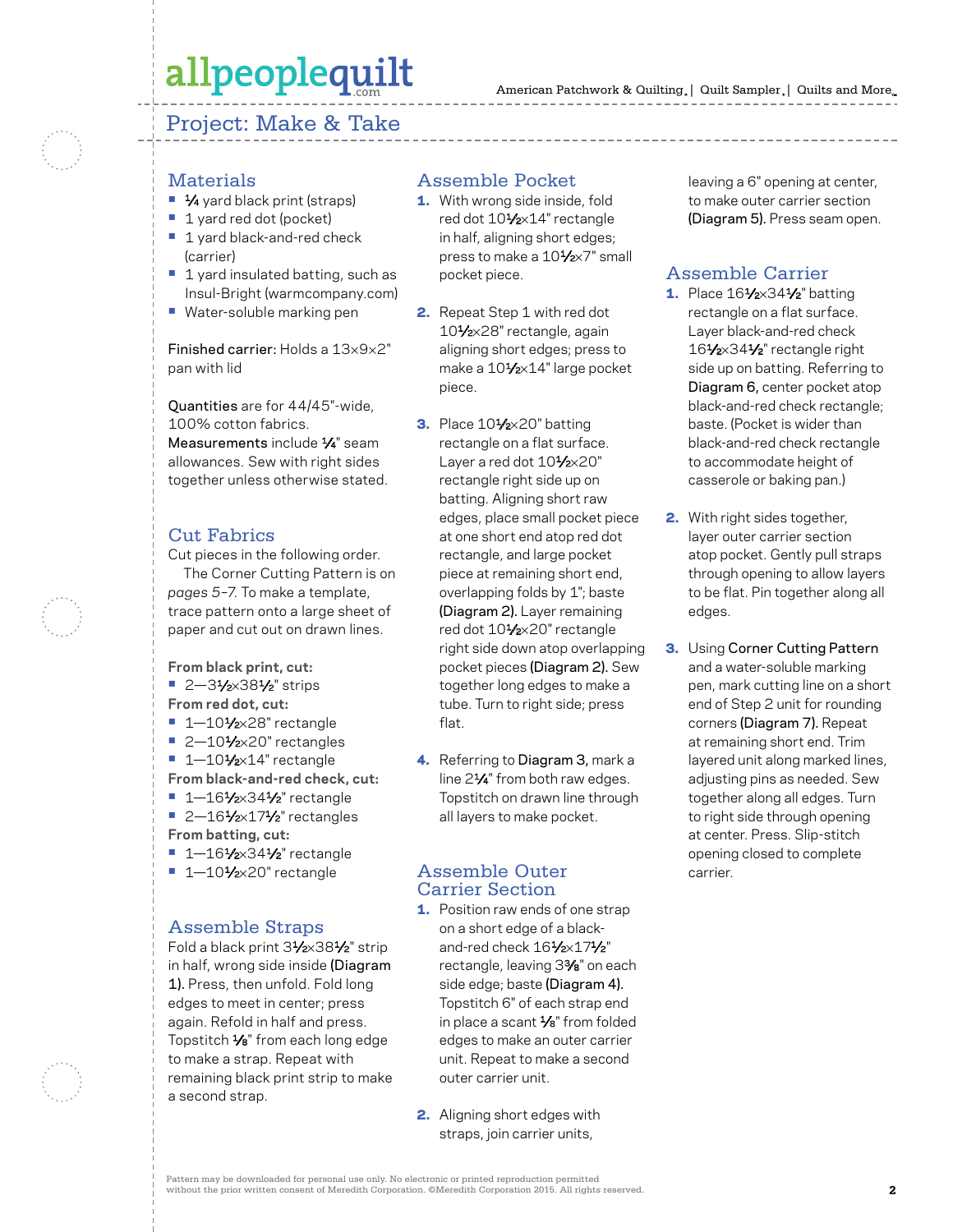American Patchwork & Quilting  $_{\circ} \, | \,$  Quilt Sampler  $_{\circ} \, | \,$  Quilts and More  $_{\circ \circ}$ 

## Project: Make & Take





 $MININ 2$ 



DIAGRAM 3



DIAGRAM 4

33 ⁄8"



DIAGRAM 5

.<br>ه

DIAGRAM 6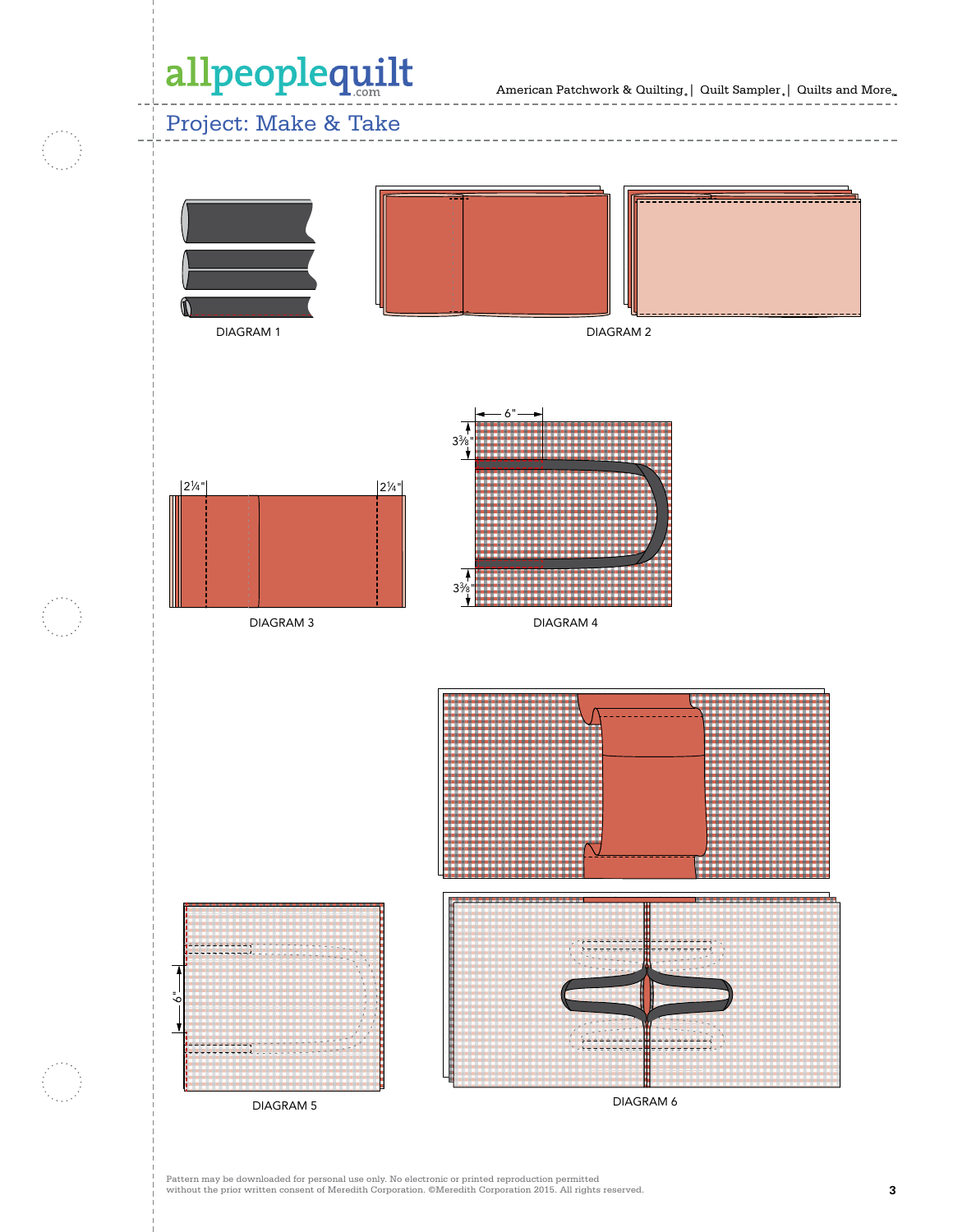American Patchwork & Quilting。| Quilt Sampler。| Quilts and More

 $\frac{1}{2}$ 

 $- - - - - -$ 

 $- - -$ 

### Project: Make & Take





 $\cdots \cdots \cdots \cdots \cdots$ 

DIAGRAM 7

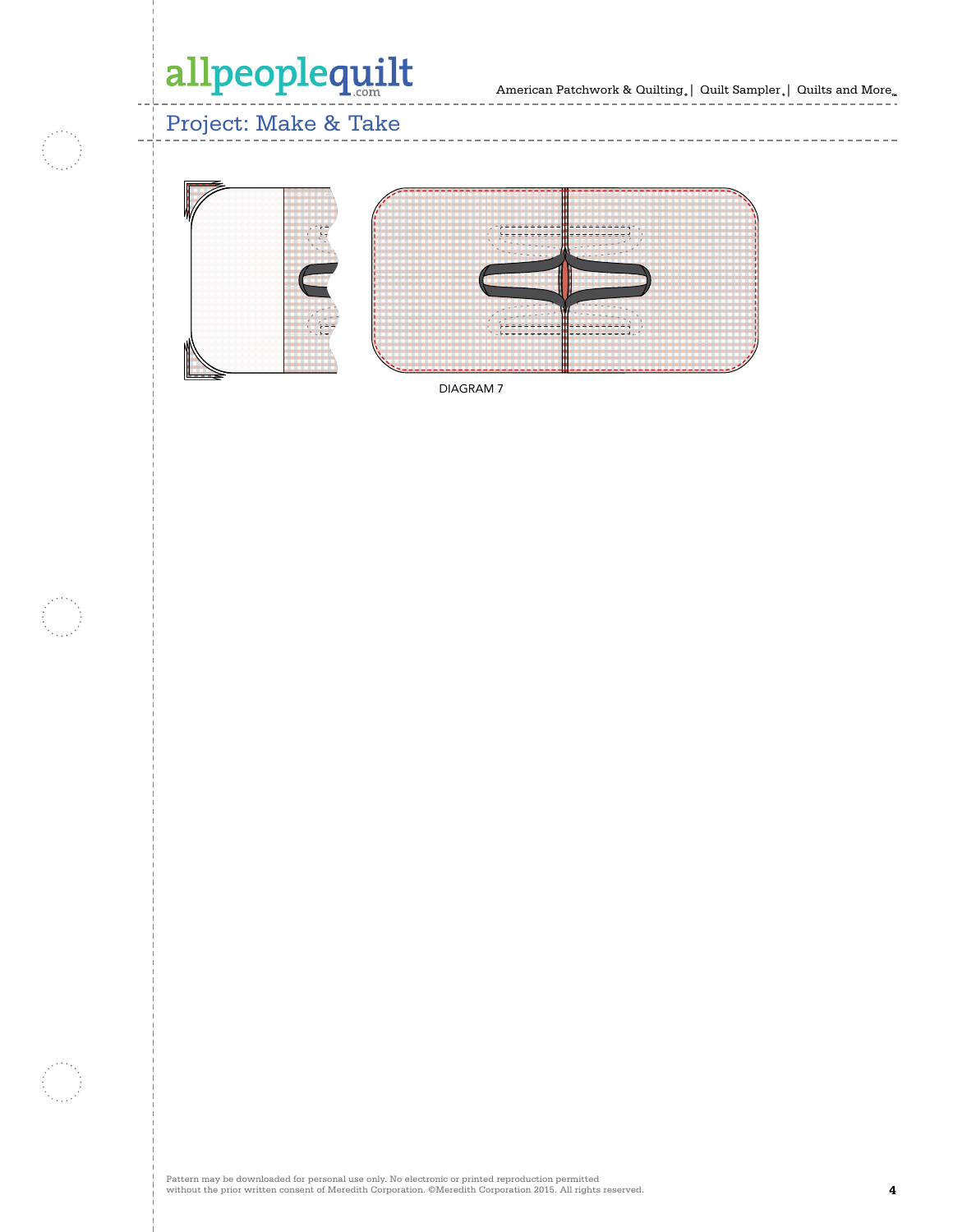American Patchwork & Quilting,  $|$  Quilt Sampler,  $|$  Quilts and More.

Project: Make & Take **A** Make & Take Corner Cutting Pattern 1 of 3 To make an entire pattern, cut out partial patterns on outside lines and tape together, matching dots and letters. . . . . . . . . . . . . . . . . . . . . **\*** NOTE: This box should When printing a measure 1".downloadable pdf, set Page Scaling preference to NONE - 1" to print patterns at 100%. Do NOT "Shrink to Fit" or "Fit to Printable Area." **B**

 $\cdots \cdots \cdots \cdots \cdots$ 

 $- - - - - - - -$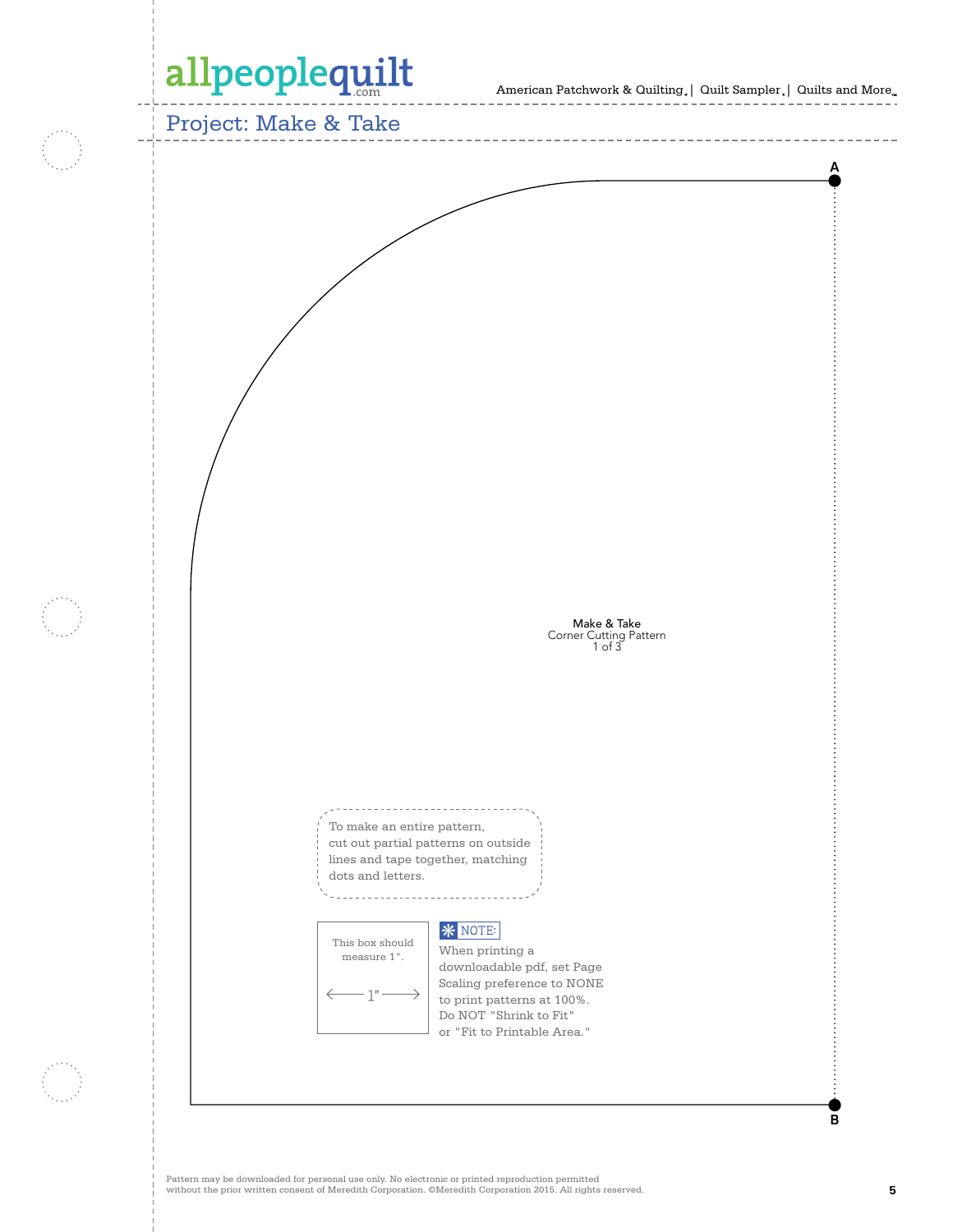American Patchwork & Quilting,  $|$  Quilt Sampler,  $|$  Quilts and More.

Project: Make & Take



 $\cdots \cdots \cdots \cdots \cdots$ 

 $\cdots \cdots \cdots \cdots \cdots$ 

Pattern may be downloaded for personal use only. No electronic or printed reproduction permitted without the prior written consent of Meredith Corporation. ©Meredith Corporation 2015. All rights reserved. **6**